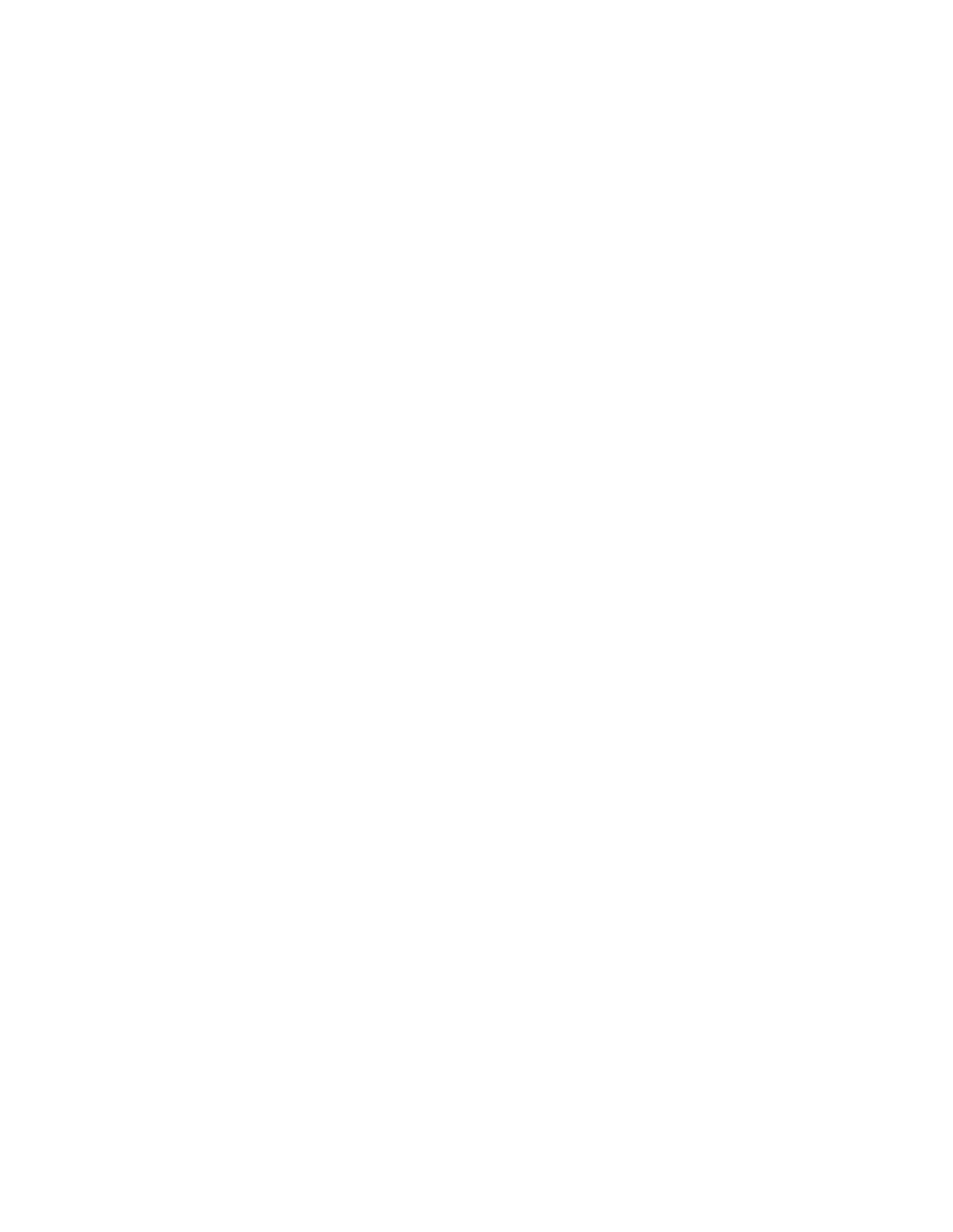

## Direct Indirect

*© Copyright 2021 MRB Engineering, Architecture and Surveying, D.P.C. Ongoing earnings are all earnings over the life of the PILOT.*

0 5 10 15 20

 $\begin{array}{cccc} \xi 0 \end{array} \qquad \qquad \begin{array}{cccc} \xi 2,000,000 \end{array} \qquad \begin{array}{cccc} \xi 4,000,000 \end{array} \qquad \begin{array}{cccc} \xi 6,000,000 \end{array} \qquad \begin{array}{cccc} \xi 8,000,000 \end{array} \qquad \begin{array}{cccc} \xi 10,000,000 \end{array}$ 

Direct Indirect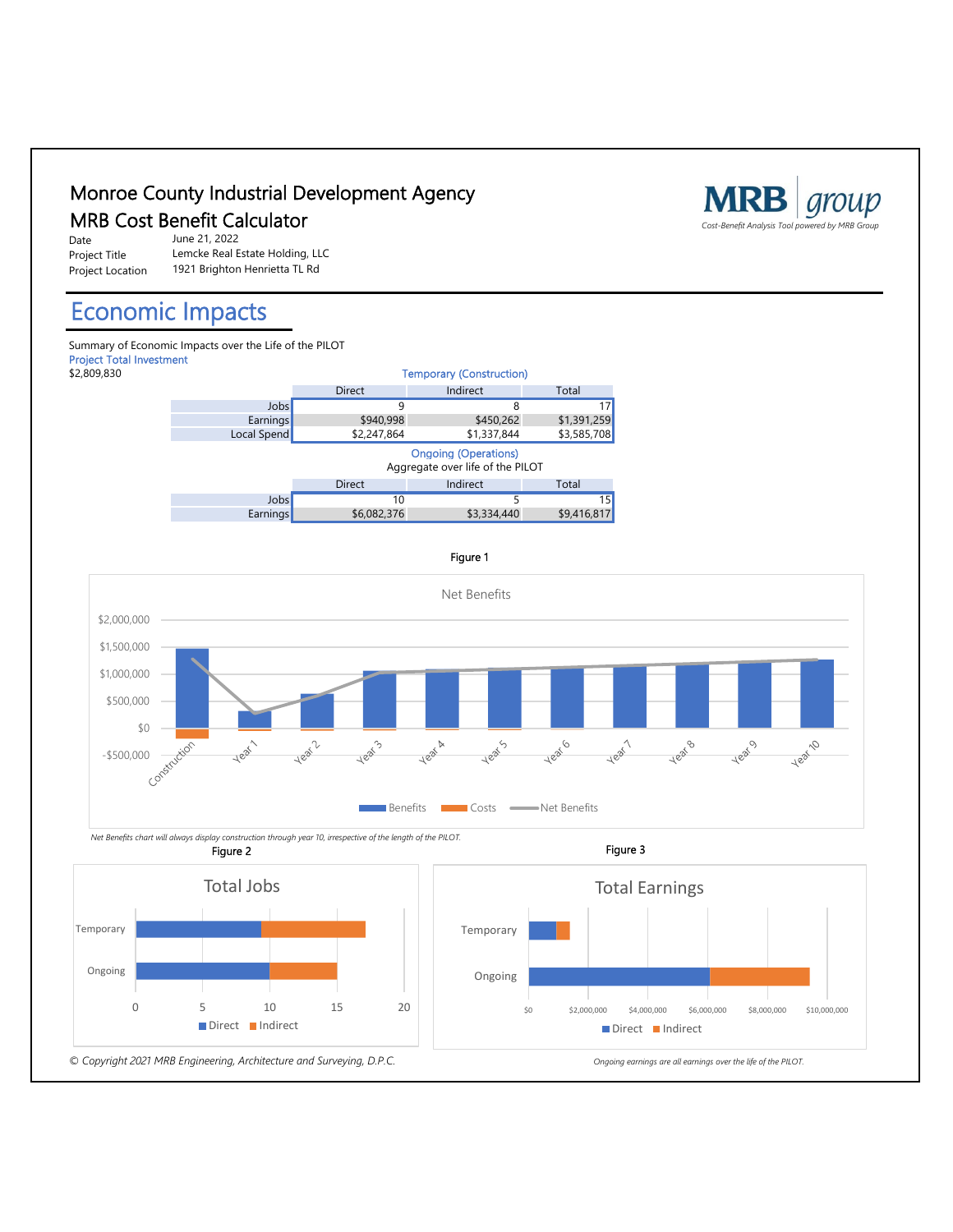# Fiscal Impacts



Estimated Costs of Exemptions Nominal Value **Discounted Value\*** Property Tax Exemption  $$238,567$   $$221,644$ Sales Tax Exemption \$169,708 \$169,708 \$169,708 \$169,708 \$169,708 \$169,708 \$169,708 \$169,708 \$169,708 \$169,708 \$169,708 \$169,708 \$169,708 \$169,708 \$169,708 \$169,708 \$169,708 \$169,708 \$169,708 \$169,708 \$169,854 \$169,854 \$169 Local Sales Tax Exemption 584,854 \$84,854 \$84,854 \$84,854 \$84,854 \$84,854 \$84,854 \$84,854 \$84,854 \$84,854 \$84,854 \$84,854 \$84,854 \$84,854 \$84,854 \$84,854 \$84,854 \$84,854 \$84,854 \$84,854 \$84,854 \$84,854 \$84,854 \$84,854 \$84, State Sales Tax Exemption Mortgage Recording Tax Exemption **\$17,912** \$17,912 \$17,912 \$17,912 \$17,912 \$17,912 \$17,912 \$17,912 \$17,912 \$17,912 \$17,912 \$17,912 \$17,912 \$17,912 \$5.971 \$5.971 \$5.971 \$5.971 \$5.971 \$5.971 \$5.971 \$5.971 \$5.971 \$5.971 \$5.97 Local Mortgage Recording Tax Exemption<br>
State Mortgage Recording Tax Exemption<br>
\$11,941 \$11,941 \$11,941 State Mortgage Recording Tax Exemption

Total Costs **\$409,264** \$409,264 \$409,264 \$426,187 \$426,187 \$409,264 \$409,264 \$409,264 \$409,264 \$409,264 \$409,264

#### State and Local Benefits

|                                       | <b>Nominal Value</b> | Discounted Value* |
|---------------------------------------|----------------------|-------------------|
| <b>Local Benefits</b>                 | \$11,195,272         | \$10,081,086      |
| To Private Individuals                | \$10,808,076         | \$9,741,993       |
| <b>Temporary Payroll</b>              | \$1,391,259          | \$1,391,259       |
| Ongoing Payroll                       | \$9,416,817          | \$8,350,734       |
| Other Payments to Private Individuals | \$0                  | \$0               |
| To the Public                         | \$387,196            | \$339,092         |
| Increase in Property Tax Revenue      | \$311,540            | \$270,898         |
| Temporary Jobs - Sales Tax Revenue    | \$9,739              | \$9,739           |
| Ongoing Jobs - Sales Tax Revenue      | \$65,918             | \$58,455          |
| Other Local Municipal Revenue         | \$0                  | \$0               |
| <b>State Benefits</b>                 | \$562,020            | \$506,584         |
| To the Public                         | \$562,020            | \$506,584         |
| Temporary Income Tax Revenue          | \$62,607             | \$62,607          |
| Ongoing Income Tax Revenue            | \$423,757            | \$375,783         |
| Temporary Jobs - Sales Tax Revenue    | \$9,739              | \$9,739           |
| Ongoing Jobs - Sales Tax Revenue      | \$65,918             | \$58,455          |
| Total Benefits to State & Region      | \$11,757,292         | \$10,587,669      |

### Benefit to Cost Ratio

|                    |       | Benefit*     | Cost*     | Ratio      |
|--------------------|-------|--------------|-----------|------------|
|                    | Local | \$10,081,086 | \$312,469 | 32:1       |
|                    | State | \$506,584    | \$96,795  | ς.,<br>J., |
| <b>Grand Total</b> |       | \$10,587,669 | \$409,264 | 26:1       |

\*Discounted at 2%

0

Additional Comments from IDA

Does the IDA believe that the project can be accomplished in a timely fashion? Yes

*© Copyright 2021 MRB Engineering, Architecture and Surveying, D.P.C.*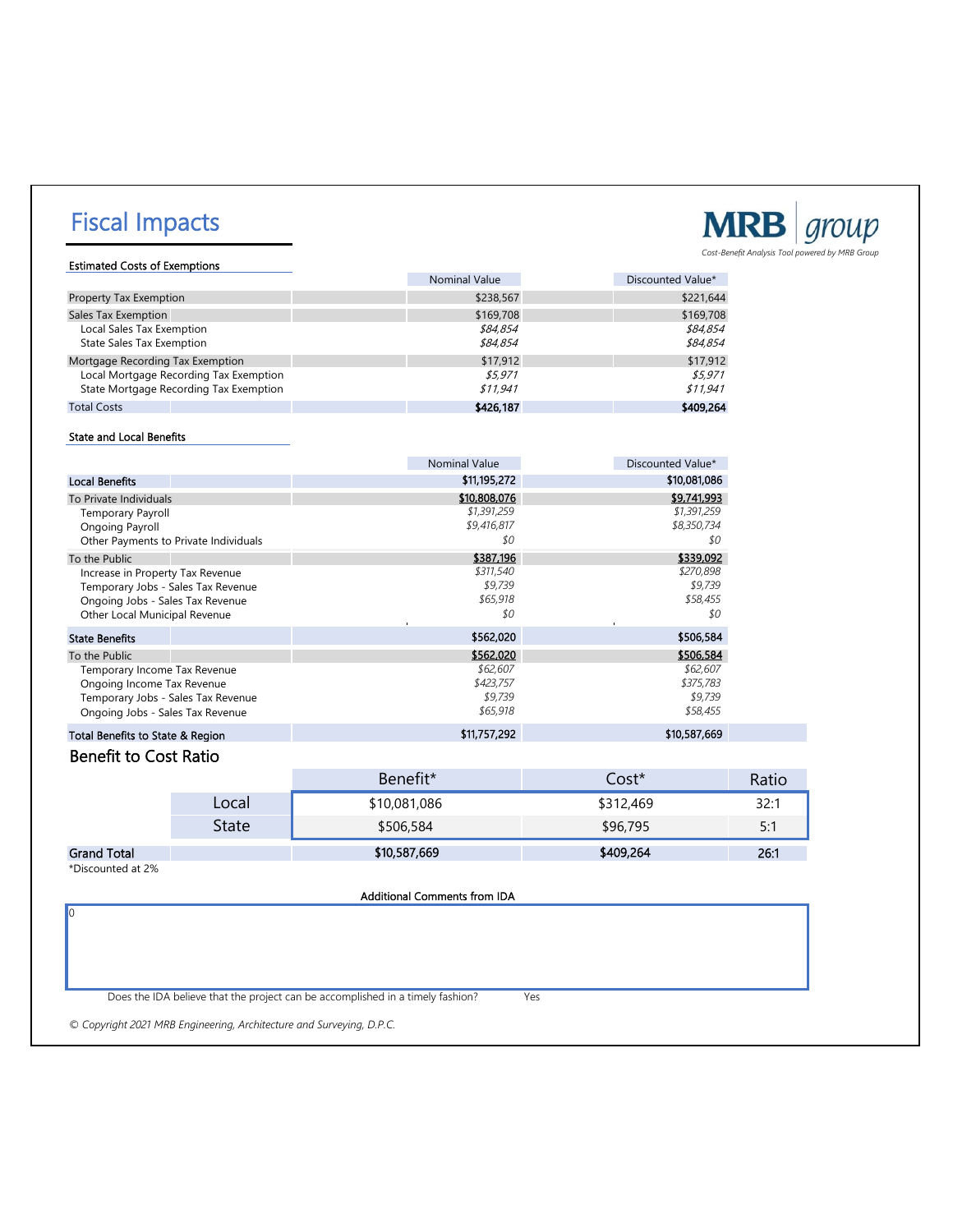

### **APPLICATION SUMMARY**

**DATE:** June 21, 2022

| <b>APPLICANT:</b>                  | O'Connell Electric Co., Inc.                                                                                              |  |  |
|------------------------------------|---------------------------------------------------------------------------------------------------------------------------|--|--|
|                                    | 830 Phillips Road                                                                                                         |  |  |
|                                    | Victor, NY 14564                                                                                                          |  |  |
| <b>PROJECT LOCATION:</b>           | 390 Systems Road                                                                                                          |  |  |
|                                    | Henrietta, NY 14623                                                                                                       |  |  |
|                                    |                                                                                                                           |  |  |
| <b>PROJECT SUMMARY:</b>            | O'Connell Electric Co., Inc. is a full-service electrical<br>contractor providing comprehensive design-build,             |  |  |
|                                    | construction, service, maintenance, and emergency                                                                         |  |  |
|                                    | response services. The proposed project is a 20,000 sq.<br>ft. two-story office building and training facility consisting |  |  |
|                                    | of 56 offices, a large training room and related common                                                                   |  |  |
|                                    | area. This building is necessary to accommodate                                                                           |  |  |
|                                    | O'Connell Electric's Power Division continued growth and                                                                  |  |  |
|                                    | expansion. O'Connell Electric anticipates creating 5 new                                                                  |  |  |
|                                    | FTEs in addition to the existing 19 FTEs. The \$6.5 million                                                               |  |  |
|                                    | project is seeking a real property tax abatement,<br>mortgage recording tax and sales tax exemption. The                  |  |  |
|                                    | cost benefit ratio is 16:1.                                                                                               |  |  |
|                                    |                                                                                                                           |  |  |
| <b>PROJECT AMOUNT:</b>             | \$6,557,000 Lease/Leaseback with Abatement                                                                                |  |  |
|                                    | \$258,789 Sales Tax Exemption                                                                                             |  |  |
|                                    | \$22,500 Mortgage Recording Tax Exemption                                                                                 |  |  |
| <b>JOBS: EXISTING:</b>             | <b>FTEs</b><br>19                                                                                                         |  |  |
| NEW:                               | 5<br><b>FTEs</b>                                                                                                          |  |  |
| <b>REQUIREMENT:</b>                | $\overline{2}$<br><b>FTEs</b>                                                                                             |  |  |
|                                    |                                                                                                                           |  |  |
| <b>PUBLIC HEARING DATE:</b>        | June 15, 2022                                                                                                             |  |  |
| <b>BENEFIT TO INCENTIVE RATIO:</b> | 16:1                                                                                                                      |  |  |
| <b>SEQR:</b>                       | REVIEWED AND PROCESS IS COMPLETE.                                                                                         |  |  |
| <b>ELIGIBILITY:</b>                | NEW COMMERCIAL CONSTRUCTION WITH INCREASE TO THE TAX                                                                      |  |  |
|                                    | <b>BASE</b>                                                                                                               |  |  |
| <b>APPROVED PURPOSE:</b>           | <b>JOB CREATION</b>                                                                                                       |  |  |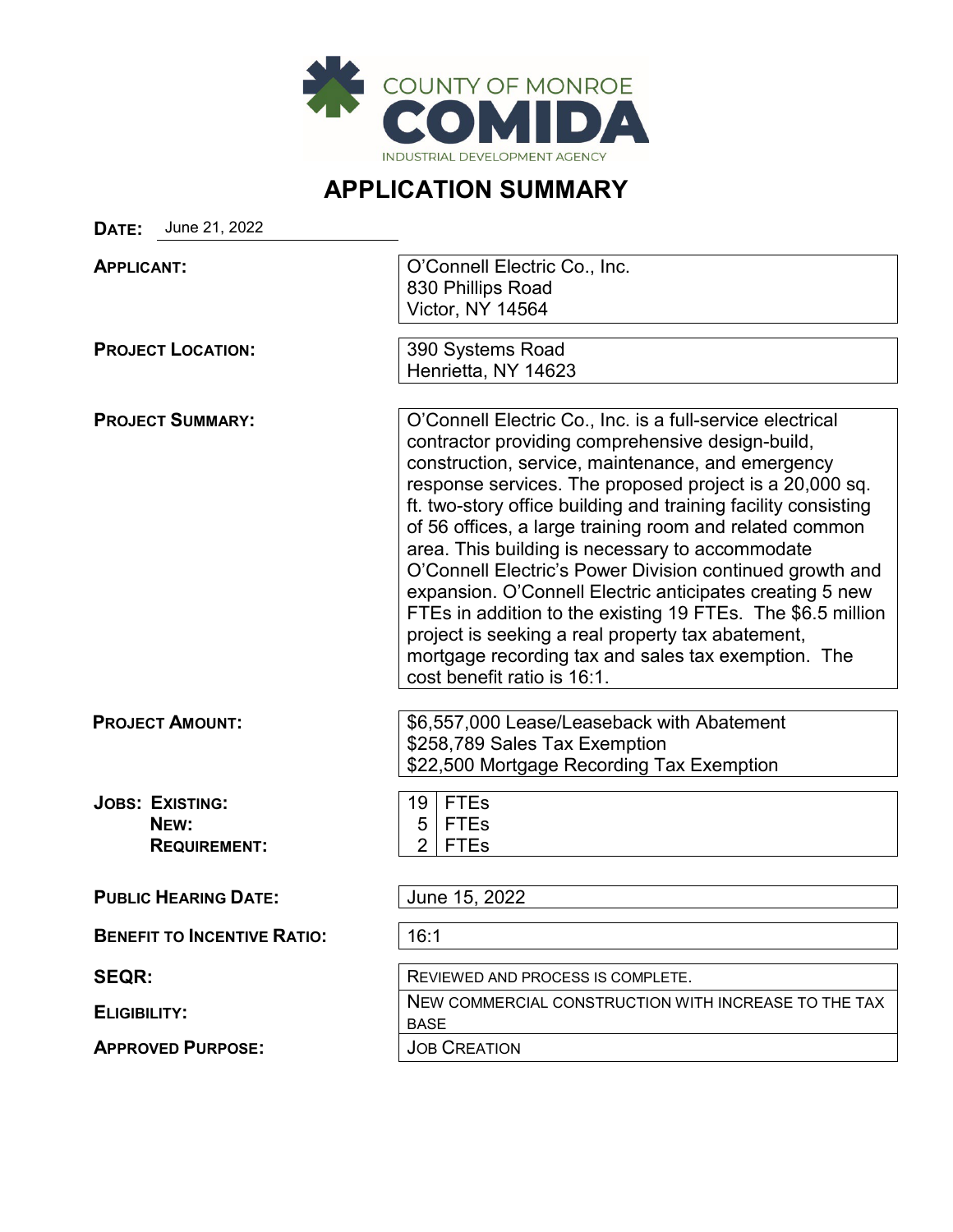

0 10 20 30 40 50 Ongoing Direct Indirect

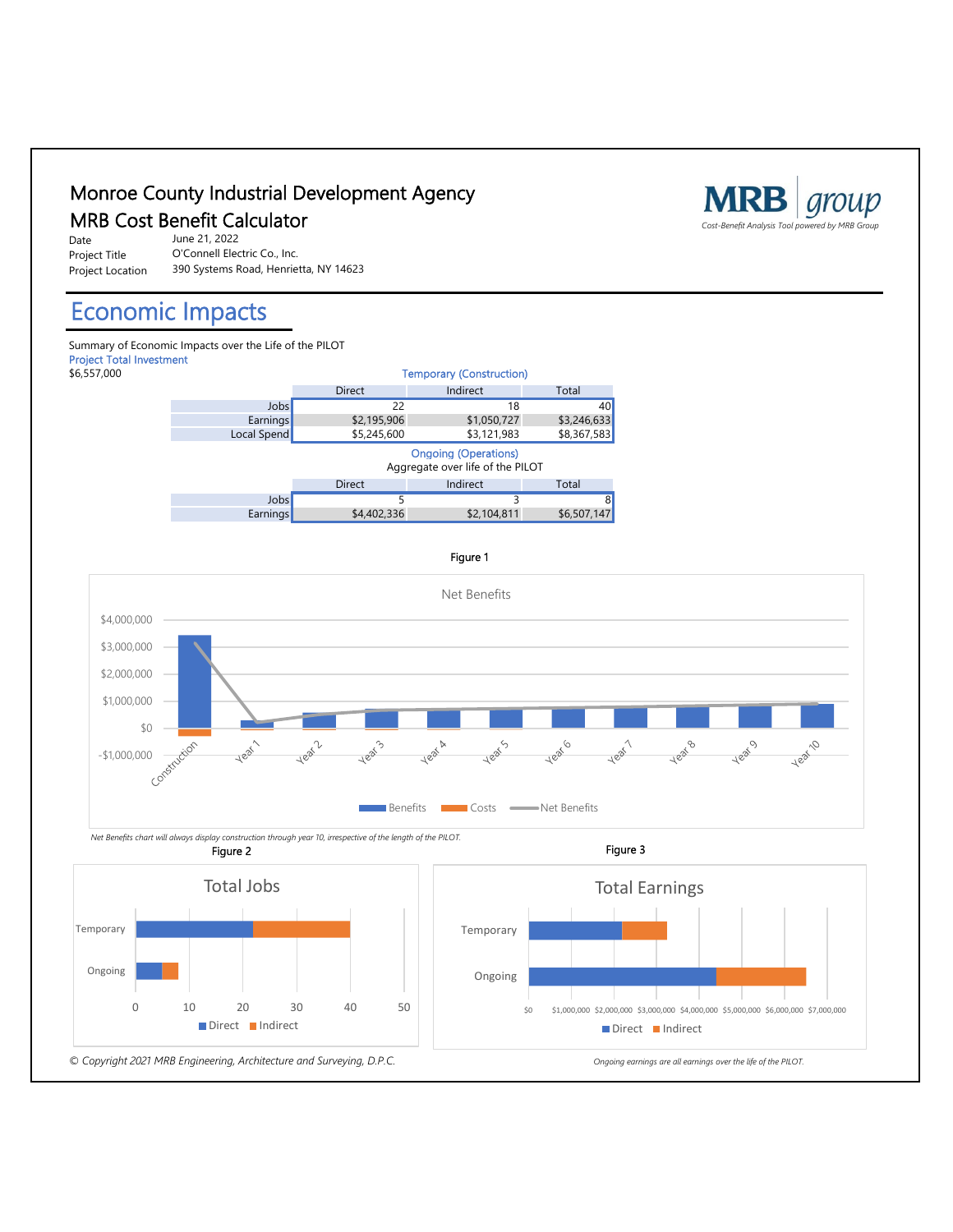# Fiscal Impacts



Estimated Costs of Exemptions Nominal Value **Discounted Value Discounted Value No. 1** 

| <b>Property Tax Exemption</b>          | \$380.817 | \$353,804 |
|----------------------------------------|-----------|-----------|
| Sales Tax Exemption                    | \$258,789 | \$258,789 |
| <b>Local Sales Tax Exemption</b>       | \$129.395 | \$129.395 |
| <b>State Sales Tax Exemption</b>       | \$129.395 | \$129.395 |
| Mortgage Recording Tax Exemption       | \$22,500  | \$22,500  |
| Local Mortgage Recording Tax Exemption | \$7.500   | \$7.500   |
| State Mortgage Recording Tax Exemption | \$15,000  | \$15,000  |
| <b>Total Costs</b>                     | \$662,106 | \$635,093 |

#### State and Local Benefits

|                                       | <b>Nominal Value</b>  | Discounted Value* |
|---------------------------------------|-----------------------|-------------------|
| <b>Local Benefits</b>                 | \$10,319,358          | \$9,528,882       |
| To Private Individuals                | \$9,753,780           | \$9,033,223       |
| <b>Temporary Payroll</b>              | \$3,246,633           | \$3,246,633       |
| Ongoing Payroll                       | \$6,507,147           | \$5,786,590       |
| Other Payments to Private Individuals | \$0                   | 80                |
| To the Public                         | \$565,578             | \$495,659         |
| Increase in Property Tax Revenue      | \$497,301             | \$432,427         |
| Temporary Jobs - Sales Tax Revenue    | \$22,726              | \$22,726          |
| Ongoing Jobs - Sales Tax Revenue      | \$45,550              | \$40,506          |
| Other Local Municipal Revenue         | \$0<br>$\blacksquare$ | \$0               |
| <b>State Benefits</b>                 | \$507,197             | \$469,728         |
| To the Public                         | \$507,197             | \$469,728         |
| Temporary Income Tax Revenue          | \$146,098             | \$146,098         |
| Ongoing Income Tax Revenue            | \$292,822             | \$260,397         |
| Temporary Jobs - Sales Tax Revenue    | \$22,726              | \$22,726          |
| Ongoing Jobs - Sales Tax Revenue      | \$45,550              | \$40,506          |
| Total Benefits to State & Region      | \$10,826,554          | \$9,998,610       |

### Benefit to Cost Ratio

|                    |       | Benefit*    | Cost*     | Ratio                 |
|--------------------|-------|-------------|-----------|-----------------------|
|                    | Local | \$9,528,882 | \$490,698 | 19:1                  |
|                    | State | \$469,728   | \$144,395 | <b>ے۔</b><br><u>.</u> |
| <b>Grand Total</b> |       | \$9,998,610 | \$635,093 | 16:1                  |

\*Discounted at 2%

0

Additional Comments from IDA

Does the IDA believe that the project can be accomplished in a timely fashion? Yes

*© Copyright 2021 MRB Engineering, Architecture and Surveying, D.P.C.*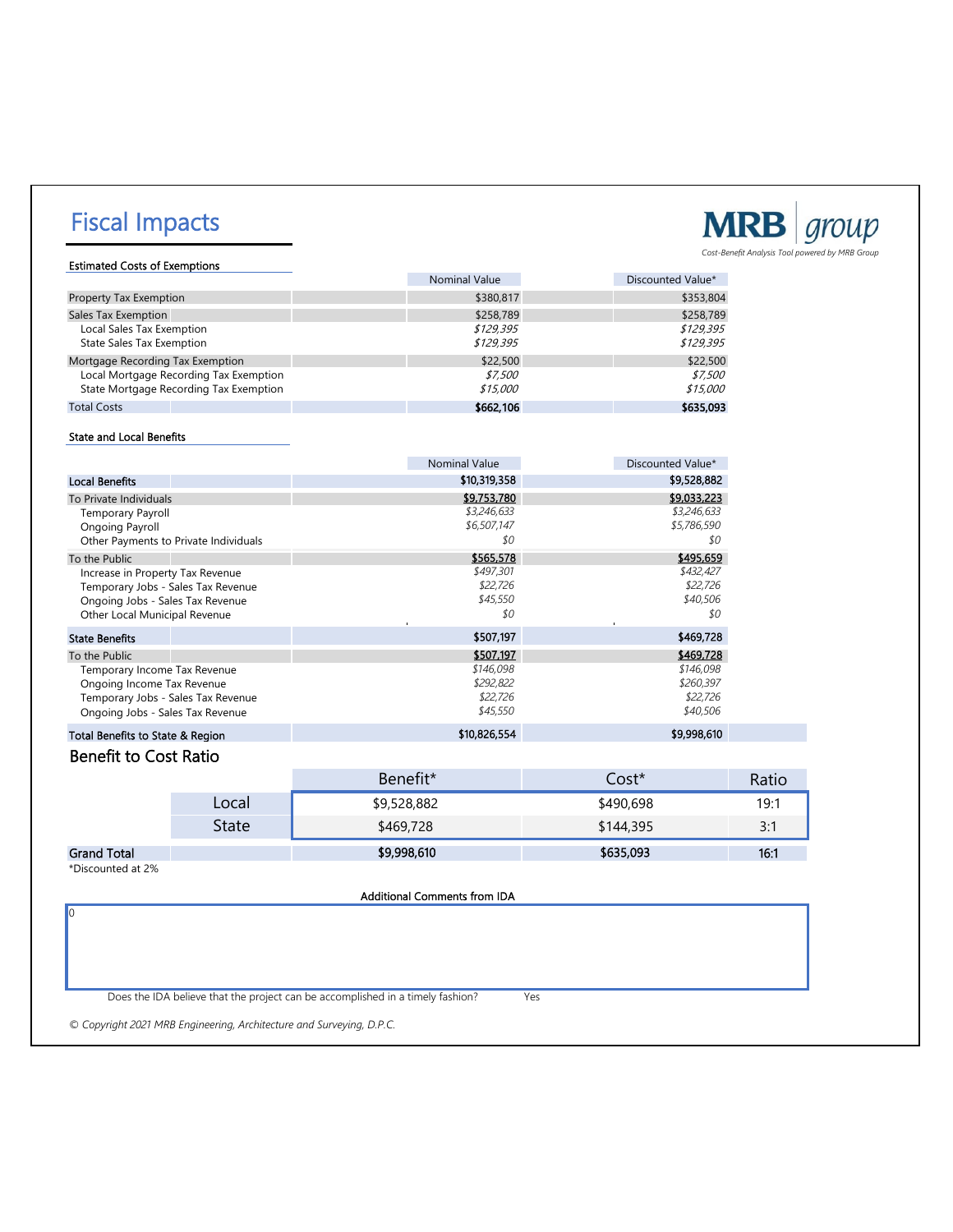

### **APPLICATION SUMMARY**

**DATE:** June 21, 2022

| <b>APPLICANT:</b>                                     | 120 Marina Drive, LLC<br>5138 W Ridge Road<br>Spencerport, NY 14559                                                                                                                                                                                                                                                                                                                                                                                                                                                                                                                                                                                                                                                                                                                                                                                                                                                                                                                         |
|-------------------------------------------------------|---------------------------------------------------------------------------------------------------------------------------------------------------------------------------------------------------------------------------------------------------------------------------------------------------------------------------------------------------------------------------------------------------------------------------------------------------------------------------------------------------------------------------------------------------------------------------------------------------------------------------------------------------------------------------------------------------------------------------------------------------------------------------------------------------------------------------------------------------------------------------------------------------------------------------------------------------------------------------------------------|
| <b>TENANT/PROJECT LOCATION:</b>                       | DiPasquale Construction, Inc.<br>120 Marina Drive<br>Rochester, NY 14626                                                                                                                                                                                                                                                                                                                                                                                                                                                                                                                                                                                                                                                                                                                                                                                                                                                                                                                    |
| <b>PROJECT SUMMARY:</b>                               | 120 Marina Drive, LLC, a real estate holding company,<br>proposes to construct a new 22,000 sq building for<br>DiPasquale Construction, Inc and related<br>entities.<br>DiPasquale Construction is a general contracting company<br>formed in 2013. Half of the building will be leased and the<br>remaining 11,000 sq. ft. will be home to DiPasquale and its<br>related entities Garden Grove Construction Corp, DCI<br><b>Construction Management Services, LLC and DCI Property</b><br>Group, LLC. This new location will allow all entities to be<br>housed together as well as accommodate present and<br>future growth. The Town of Greece is supportive of a<br>custom abatement schedule. DiPasquale Construction and<br>related entities anticipate creating 11 new FTEs in addition<br>to the existing 55 FTEs. The \$4.9 million project is seeking<br>a custom real property tax abatement, mortgage recording<br>tax and sales tax exemption. The cost benefit ratio is 18:1. |
| <b>PROJECT AMOUNT:</b>                                | \$4,900,000 Lease/Leaseback with Abatement<br>\$215,456 Sales Tax Exemption<br>\$33,750 Mortgage Recording Tax Exemption                                                                                                                                                                                                                                                                                                                                                                                                                                                                                                                                                                                                                                                                                                                                                                                                                                                                    |
| <b>JOBS: EXISTING:</b><br>NEW:<br><b>REQUIREMENT:</b> | FTEs<br>55<br><b>FTEs</b><br>11<br><b>FTEs</b><br>6                                                                                                                                                                                                                                                                                                                                                                                                                                                                                                                                                                                                                                                                                                                                                                                                                                                                                                                                         |
| <b>PUBLIC HEARING DATE:</b>                           | June 15, 2022                                                                                                                                                                                                                                                                                                                                                                                                                                                                                                                                                                                                                                                                                                                                                                                                                                                                                                                                                                               |
| <b>BENEFIT TO INCENTIVE RATIO:</b>                    | 18:1                                                                                                                                                                                                                                                                                                                                                                                                                                                                                                                                                                                                                                                                                                                                                                                                                                                                                                                                                                                        |
| <b>SEQR:</b>                                          | REVIEWED AND PROCESS IS COMPLETE.                                                                                                                                                                                                                                                                                                                                                                                                                                                                                                                                                                                                                                                                                                                                                                                                                                                                                                                                                           |
| <b>ELIGIBILITY:</b>                                   | NEW COMMERCIAL CONSTRUCTION WITH INCREASE TO THE TAX<br><b>BASE</b>                                                                                                                                                                                                                                                                                                                                                                                                                                                                                                                                                                                                                                                                                                                                                                                                                                                                                                                         |
| <b>APPROVED PURPOSE:</b>                              | <b>JOB CREATION</b>                                                                                                                                                                                                                                                                                                                                                                                                                                                                                                                                                                                                                                                                                                                                                                                                                                                                                                                                                                         |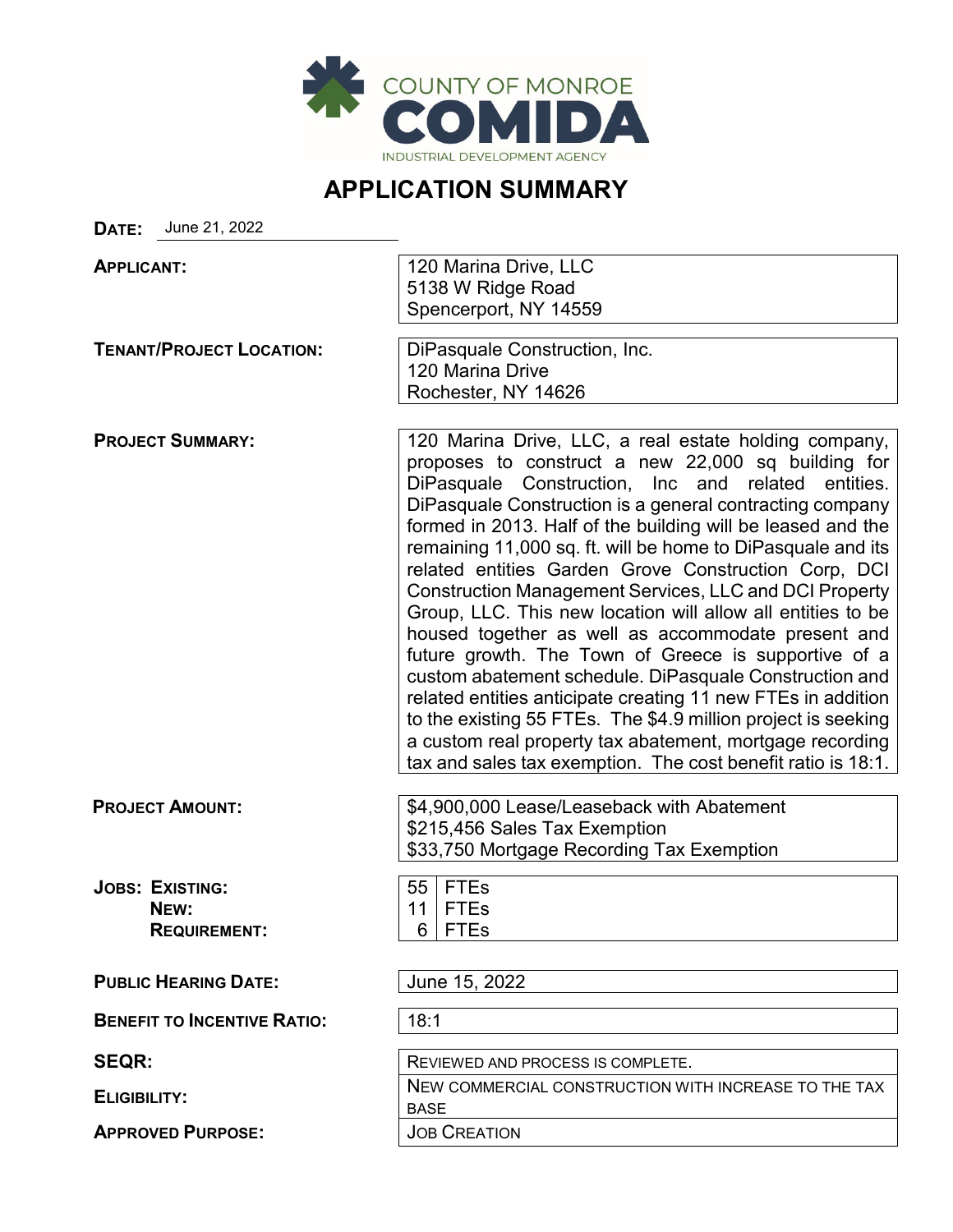

Ongoing

*© Copyright 2021 MRB Engineering, Architecture and Surveying, D.P.C. Ongoing earnings are all earnings over the life of the PILOT.*

Direct Indirect

Ongoing

0 5 10 15 20 25 30 35

 $$0$  \$2,000,000 \$4,000,000 \$6,000,000 \$8,000,000 \$10,000,000\$12,000,000\$14,000,000

Direct Indirect